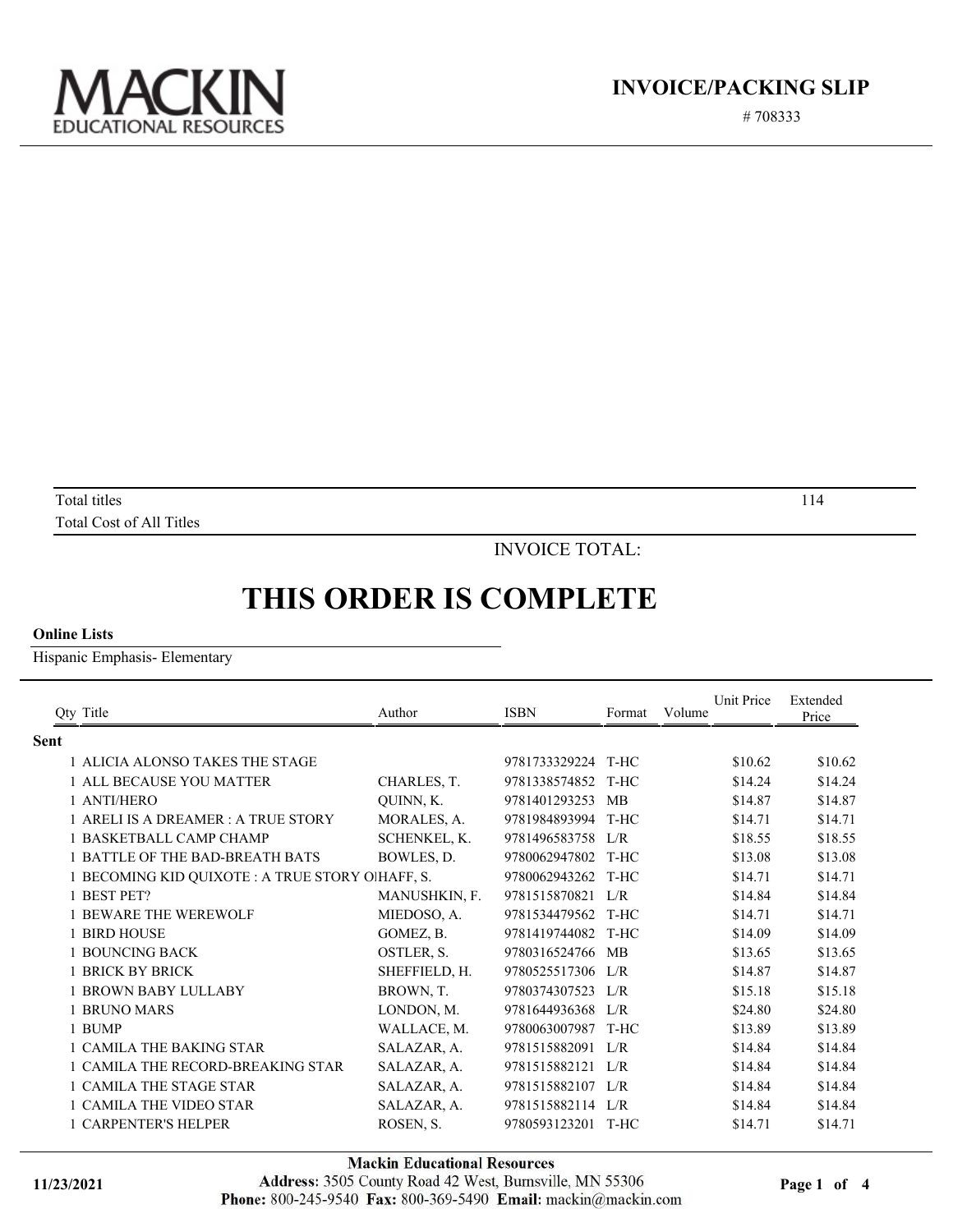# EDUCATIONAL RESOURCES

### **INVOICE/PACKING SLIP**

# 708333

|      | Qty Title                                             | Author         | <b>ISBN</b>        | Format | Unit Price<br>Volume | Extended<br>Price |
|------|-------------------------------------------------------|----------------|--------------------|--------|----------------------|-------------------|
| Sent |                                                       |                |                    |        |                      |                   |
|      | 1 CASSANDRA CURSE                                     | ACEVEDO, C.    | 9780062947697 T-HC |        | \$13.89              | \$13.89           |
|      | <b>1 CATCH SOCCER'S BEAT</b>                          | PETERS, S.     | 9781496597120 L/R  |        | \$18.55              | \$18.55           |
|      | 1 CECE RIOS AND THE DESERT OF SOULS                   | RIVERA, K.     | 9780062947550 T-HC |        | \$13.89              | \$13.89           |
|      | 1 CHAOS LOOP                                          | LERANGIS, P.   | 9780062406415 T-HC |        | \$14.71              | \$14.71           |
|      | 1 CHILD'S PLAY                                        | PERALTA, R.    | 9788416733767 T-HC |        | \$14.01              | \$14.01           |
|      | 1 CHOCOLATE MILK, POR FAVOR! : CELEBRATDISMONDY, M.   |                | 9781733035965 T-HC |        | \$13.88              | \$13.88           |
|      | 1 CHUNKY                                              | MERCADO, Y.    | 9780062972798 T-HC |        | \$17.98              | \$17.98           |
|      | 1 CITLALI AND THE DAY OF THE DEAD = CITL DE LLANO, B. |                | 9781731641762 L/R  |        | \$15.26              | \$15.26           |
|      | 1 CITY SPIES                                          | PONTI, J.      | 9781534414914 T-HC |        | \$14.71              | \$14.71           |
|      | 1 DIGGING FOR WORDS : JOSE ALBERTO GUTIIKUNKEL, A.    |                | 9781984892638 T-HC |        | \$14.71              | \$14.71           |
|      | <b>1 DREAM WEAVER</b>                                 | ALEGRE, R.     | 9781534462311 T-HC |        | \$14.71              | \$14.71           |
|      | 1 EFREN DIVIDED                                       | CISNEROS, E.   | 9780062881687 T-HC |        | \$13.89              | \$13.89           |
|      | 1 ESCAPE FROM THE ROLLER GHOSTER                      | MIEDOSO, A.    | 9781534464919 T-HC |        | \$14.71              | \$14.71           |
|      | 1 ESQUIVEL! : SPACE-AGE SOUND ARTIST                  | WOOD, S.       | 9781580896740 MB   |        | \$14.09              | \$14.09           |
|      | 1 EVELYN DEL REY IS MOVING AWAY                       | MEDINA, M.     | 9781536207040 T-HC |        | \$14.71              | \$14.71           |
|      | 1 FEARLESS                                            | GONZALEZ, M.   | 9781534468955 T-HC |        | \$14.71              | \$14.71           |
|      | 1 FEATHERED SERPENT AND THE FIVE SUNS : TONATIUH, D.  |                | 9781419746772 T-HC |        | \$13.30              | \$13.30           |
|      | 1 FEDERICO AND THE WOLF                               | GOMEZ, R.      | 9781328567789 T-HC |        | \$14.71              | \$14.71           |
|      | 1 FELIZ NEW YEAR, AVA GABRIELA!                       | ALESSANDRI, A. | 9780807504505 T-HC |        | \$14.34              | \$14.34           |
|      | 1 FIRE KEEPER                                         | CERVANTES, J.  | 9781368042376 MB   |        | \$13.65              | \$13.65           |
|      | 1 FREEDOM FIRE                                        | OLDER, D.      | 9781338268850 MB   |        | \$12.83              | \$12.83           |
|      | 1 FROM MY WINDOW                                      | JUNIOR, O.     | 9781782859772 T-HC |        | \$15.65              | \$15.65           |
|      | 1 GHOST SQUAD                                         |                | 9781338280128 T-HC |        |                      |                   |
|      |                                                       | ORTEGA, C.     | 9781534461093 MB   |        | \$14.71              | \$14.71           |
|      | 1 GHOULS JUST WANT TO HAVE FUN                        | MIEDOSO, A.    | 9780062877703 T-HC |        | \$12.00              | \$12.00           |
|      | 1 GIRL NAMED ROSITA : THE STORY OF LEGENDENISE, A.    |                |                    |        | \$14.71              | \$14.71           |
|      | 1 GREATEST SUPERPOWER                                 | SANCHEZ, A.    | 9781684462780 T-HC |        | \$11.82              | \$11.82           |
|      | 1 GUSTAVO, THE SHY GHOST                              | DRAGO, F.      | 9781536211146 T-HC |        | \$13.89              | \$13.89           |
|      | 1 HAND-ME-DOWN MAGIC : STOOP SALE TREAHAYDU, C.       |                | 9780062878250 T-HC |        | \$13.89              | \$13.89           |
|      | 1 HEAR MY VOICE = ESCUCHA MI VOZ : THE T BINFORD, W.  |                | 9781523513482 T-HC |        | \$16.83              | \$16.83           |
|      | 1 HOW TO TEST A FRIENDSHIP                            | GRIFFITH, T.   | 9780593122990 L/R  |        | \$10.74              | \$10.74           |
|      | 1 I AM FRIDA KAHLO                                    | MELTZER, B.    | 9780525555988 L/R  |        | \$13.22              | \$13.22           |
|      | 1 IF DOMINICAN WERE A COLOR                           | RECIO, S.      | 9781534461796 T-HC |        | \$14.71              | \$14.71           |
|      | 1 IMMIGRANT ARCHITECT : RAFAEL GUASTAVDE MIGUEL, B.   |                | 9780884488125 T-HC |        | \$16.83              | \$16.83           |
|      | 1 JEAN-MICHEL BASQUIAT                                | VEGARA, M.     | 9780711245808 T-HC |        | \$13.91              | \$13.91           |
|      | 1 JULIAN AT THE WEDDING                               | LOVE, J.       | 9781536212389 T-HC |        | \$13.89              | \$13.89           |
|      | 1 JULIETA AND THE DIAMOND ENIGMA                      | ARMENDARIZ, L. | 9781643790466 T-HC |        | \$15.99              | \$15.99           |
|      | 1 JUST BEING DALI                                     | GUGLIELMO, A.  | 9781984816580 T-HC |        | \$14.71              | \$14.71           |
|      | 1 LAND OF THE CRANES                                  | SALAZAR, A.    | 9781338343809 T-HC |        | \$14.71              | \$14.71           |
|      | 1 LATIN MUSIC HISTORY                                 | ABDO, K.       | 9781532129421 L/R  |        | \$16.83              | \$16.83           |
|      | 1 LATINITAS : CELEBRATING 40 BIG DREAMEFMENENDEZ, J.  |                | 9781250234629 T-HC |        | \$15.53              | \$15.53           |
|      | 1 LETY OUT LOUD                                       | CERVANTES, A.  | 9781338159356 MB   |        | \$13.65              | \$13.65           |
|      | 1 LOVE SUGAR MAGIC : A DASH OF TROUBLE MERIANO, A.    |                | 9780062498465 T-HC |        | \$13.89              | \$13.89           |
|      | 1 LOVE SUGAR MAGIC : A MIXTURE OF MISCHMERIANO, A.    |                | 9780062915900 T-HC |        | \$13.89              | \$13.89           |
|      | 1 LOVE SUGAR MAGIC : A SPRINKLE OF SPIRITMERIANO, A.  |                | 9780062498496 T-HC |        | \$13.89              | \$13.89           |
|      | 1 LUCY LOPEZ : CODING STAR                            | MILLS, C.      | 9780823446285 T-HC |        | \$13.08              | \$13.08           |
|      | 1 LUPE WONG WON'T DANCE                               | HIGUERA, D.    | 9781646140039 T-HC |        | \$14.71              | \$14.71           |
|      | 1 MANANALAND                                          | RYAN, P.       | 9781338157864 T-HC |        | \$15.53              | \$15.53           |
|      | 1 MEET THE CREW AT THE ZOO                            | GIFF, P.       | 9780823446667 T-HC |        | \$13.89              | \$13.89           |
|      | 1 MERCI SUAREZ CAN'T DANCE                            | MEDINA, M.     | 9780763690502 T-HC |        | \$14.71              | \$14.71           |
|      | 1 MERCI SUAREZ CHANGES GEARS                          | MEDINA, M.     | 9781536212587 MB   |        | \$13.31              | \$13.31           |
|      | 1 MILES MORALES : SHOCK WAVES                         | REYNOLDS, J.   | 9781338648041 T-HC |        | \$20.44              | \$20.44           |